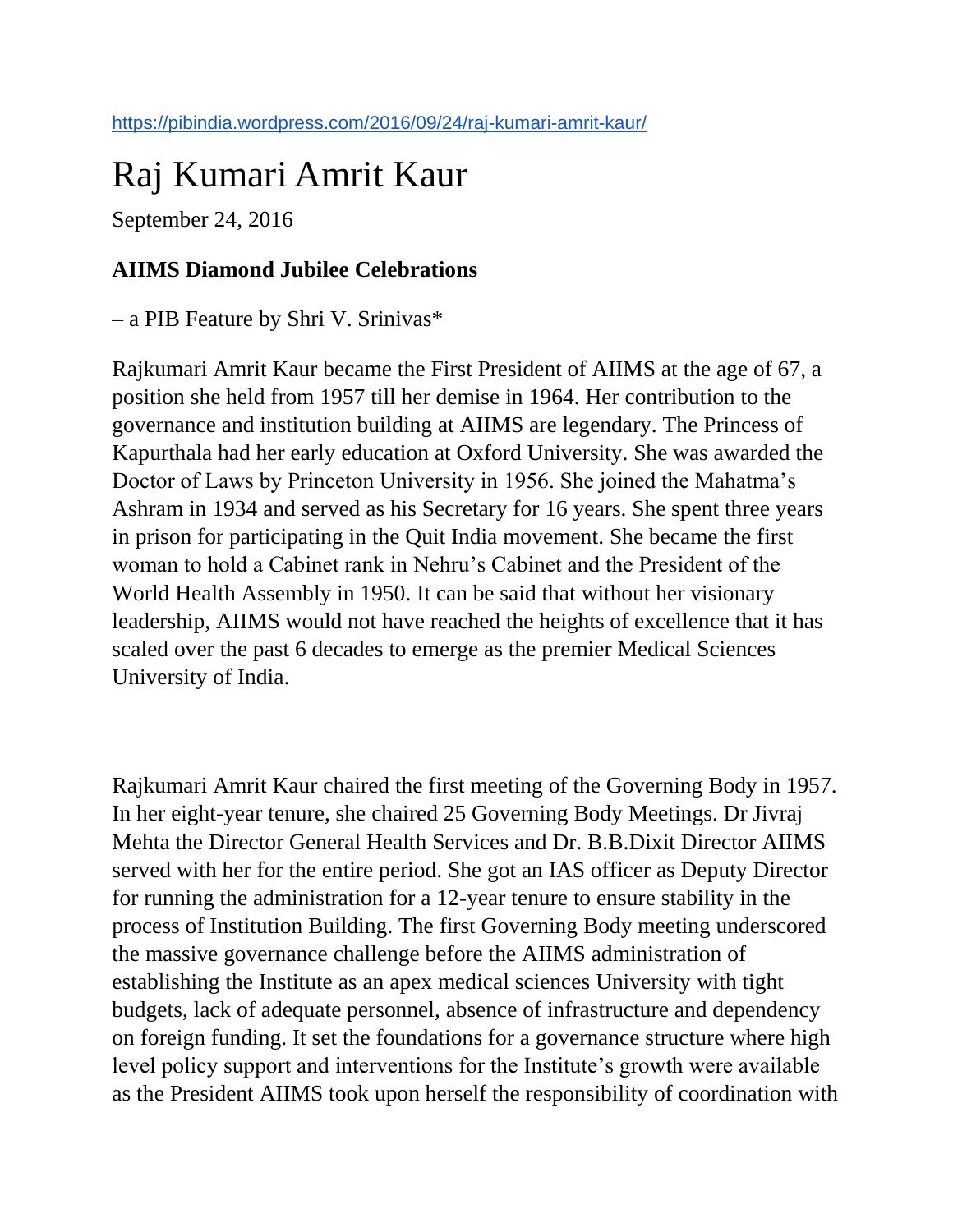the Health Ministers of State Governments, coordination with Union of India for additional budgetary allocations and for delegation of adequate administrative and financial powers to Director AIIMS.

# **1 st Governing Body of AIIMS**

The first Governing Body meeting of AIIMS was convened on 27th May 1957. The Governing Body members who attended the meeting included Rajkumari Amrit Kaur in the chair, Dr. A.L.Mudaliar, Dr. Jivraj Mehta, Lt. Col Jaswant Singh Director General Health Services, Lt Col Amir Chand, Dr. R.M.Kasliwal and Dr B.B.Dixit Director AIIMS. The Union Health Secretary was not a member of the Governing Body although the Joint Secretary Ministry of Finance was a member of the Governing Body.

The Budget for the year 1957-58 was Rs. 40 lacs and the entire  $2<sup>nd</sup>$  Five Year Plan allocation for AIIMS was Rs. 11.11 crores. As the budget was not adequate for the construction of the hospital building upto the end of the  $3<sup>rd</sup>Five Year$ Plan period, the Governing Body decided to approach the Government of India to transfer the Safdarjang hospital to the Institute. The Institute also accepted donations from the Rockefeller Foundation for a grant of USD 200,000 for purchase of books and publications and scientific equipment. Amongst the important decisions of the Governing Body was to consider and adopt the Regulations of AIIMS.

The Governing Body considered the half-yearly progress report of AIIMS and rated the performance of the Institute "Very Good", despite the insufficient staff. The Director was mandated to identify suitable candidates for the posts of Professor of General Surgery, Head of Department of Medicine, Head of Department of Preventive & Social Medicine and Professor of Anesthesiology. The services of Prof H.M.Smetana were made available by the Delhi University for the post of Professor of Preventive and Social Medicine, which was sponsored by the Rockefeller Foundation. However obtaining services of Dr. P.N. Wahi for the post of Head of Department of Pathology from the Government of Uttar Pradesh and the services of Dr Srivastava and Dr Balakrishnan for the posts of Professors of Medicine from the Government of Bombay was not possible. The State Governments of Uttar Pradesh and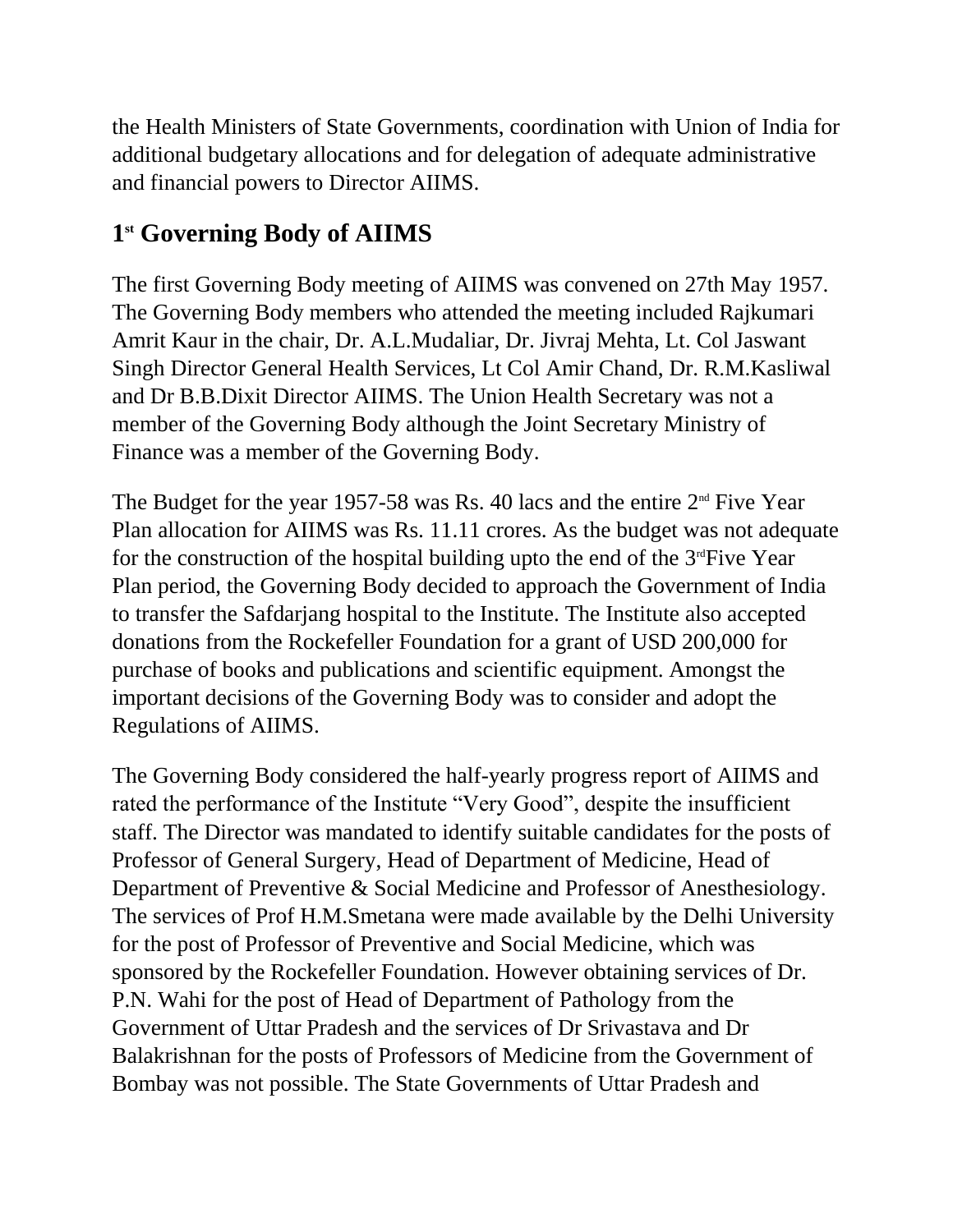Bombay insisted on their prior resignation and Institute could not protect their past services. So tight was the budgetary allocation that the Institute accepted the sponsorship of the Rockefeller Foundation for air conditioning of the Institute building as it was felt that constructing the building without air conditioning was impossible.

# **60 Teaching Beds of Safdarjang and New Zealand Grant**

The decision not to construct a Hospital for AIIMS was taken in view of the lack of finances and increased cost on their buildings and equipment and was deferred till the 3rd Five Year Plan. Dr Jivraj Mehta as Director General Health Services offered 60 beds in Safdarjang Hospital for teaching purposes for the Departments of Medicine and Surgery as Professors had been appointed in these Departments. That said, the Institute accepted the Pounds 1 million grant from New Zealand for construction of the Hospital at the Institute and construction was taken up in the  $2<sup>nd</sup>$  Plan Period.

### **AIIMS becomes autonomous in November 1956**

Rajkumari Amrit Kaur protected the autonomous nature of the Institute. She maintained that the Institute became autonomous from 15<sup>th</sup> November 1956 and all posts with a minimum pay of Rs. 600/- per month or more would be created with the approval of the Government, while no prior approval was necessary for posts carrying a minimum pay of less than Rs. 600/- per month. It was based on this decision that the Governing Body decided to fill 35 posts of Assistant Professors without prior approval of Government.

The Governing Body ensured that the autonomous nature of the Institute was preserved. Rajkumari Amrit Kaur had created an international face for the Institute by collaborations with Rockefeller Foundation and the Government of New Zealand and encouraged further collaboration with the University of Pittsburgh. The AIIMS insignia was approved by the Governing Body in 1958 and slogan **"shariramadhyam khalu dharma sadhanam"** was decided in consultation with Vice President Dr. S. Radhakrishnan. Rajkumari Amrit Kaur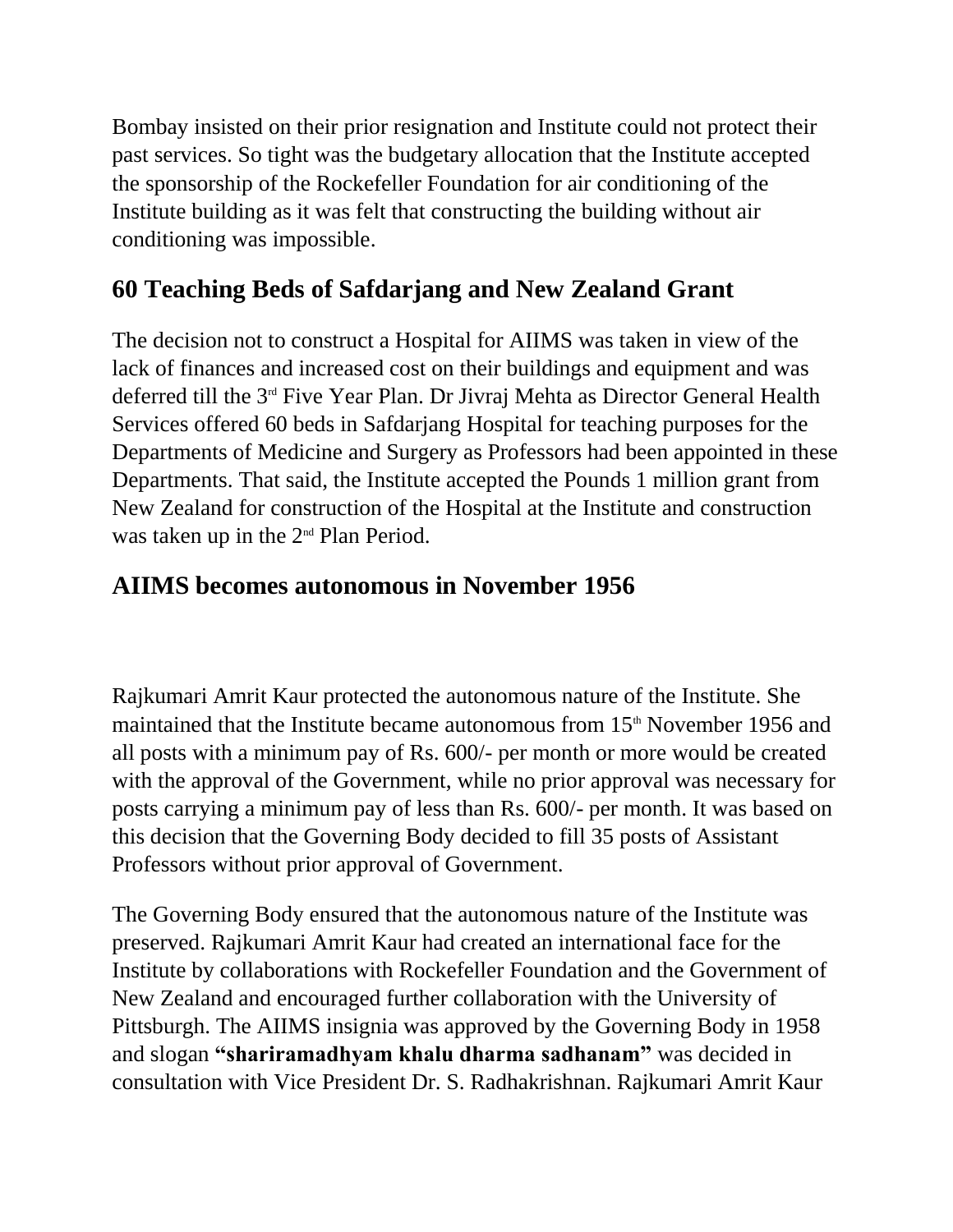permitted Governing Body meetings to be chaired by Dr. Jivraj Mehta in her absence. Dr Jivraj Mehta led Governing Body decided to relax conditions of admission to candidates of Nepal under the technical cooperation scheme of the Colombo Plan as also students from Burma. The Institute permitted exchange of post graduate students by sending AIIMS senior students abroad and getting some students from abroad. The Nursing College at Delhi was shifted to the Institute and amalgamated with it in 1958.

# **The Apex Medical Sciences University**

The discussions in the Governing Body indicate the passion with which Rajkumari Amrit Kaur pursued institution building. By 1959, the Institute had 350 beds at the Institute and 84 teaching beds for medical and surgical cases at the Safdarjang Hospital in addition to the Nursing College. The Institute continued to make out a case for the transfer of the Safdarjang Hospital to the Institute in addition to the 650 beds that were planned for the Institute.

Rajkumari Amrit Kaur maintained that the AIIMS be mandated with the responsibility of developing teaching patterns in Under Graduate and Post Graduate Medical Education to all medical colleges and allied institutions of the country. It was for this reason that she said she chaired the Governing Body of the Institute and would run it as an autonomous institute through the Standing Committees namely Finance Committee and Selection Committee both chaired by Dr. Jivraj Mehta the Director General Health Services, the Academic Committee and the Building Committee. The Membership of the Institute Body was pan-India representative, with medical faculties from Indian Universities, Members of Parliament, Distinguished Medical Educationists, members of the Indian Science Congress and representatives of Ministries of Education and Finance. The close collaboration of AIIMS with the Indian Medical Council, the Indian Council of Medical Research were developed in pursuance of the objective of developing the apex Medical Sciences University of India.

Rajkumari Amrit Kaur's vision envisaged selection of students for admission to the under-graduate MBBS course in AIIMS is made after an open